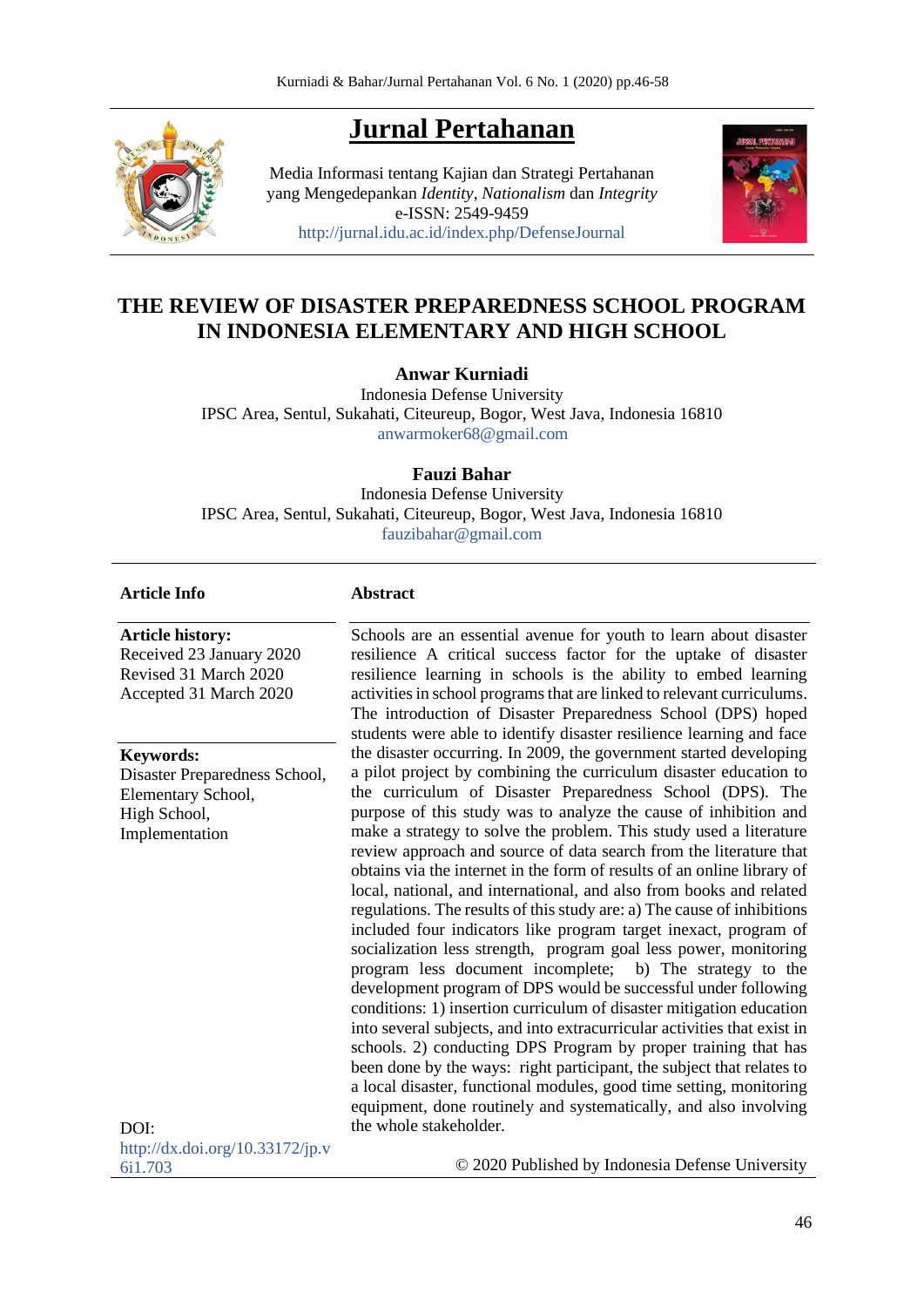# **INTRODUCTION**

Indonesia can be categorized as a vulnerable country for its high frequency of disaster (Sutopo, 2018). Because Indonesia located in a ring fire of three plates that are meeting points, Indo-Australia plate, Eurasia plate, and Pacific plate. Indo-Australia plate moves to the north direction and infiltrates the Eurasia plate, while the pacific plate moves to the west direction. The caution of tsunami more than 90 % result of earthquakes from the sea, and only 9% from the eruption and also 1% from landsides. So from this situation, Thus, disaster management in terms of facing natural disasters is highly needed in the unpredicted situation effectively.

The biggest earthquake, on December 26, 2004, in Aceh and North Sumatera-Indonesia and followed by a tsunami, approximately affected more than 166.080 fatalities, 6.245 loss, and 2.507 injured (Media Center Lembaga Informasi Nasional NU Online, 2005). The earthquake at sea, on the September 28, 2018, that result of tsunami in Palu and Donggala Center of Sulawesi province 2,113 fatalities, 2.010 loss, and 4.612 injured as well as the collapse of over 6.632 buildings and more than 3 billion US dollars economics loss (BMKG, 2018). Recently, the eruption of Krakatau Volcano occurred on December 22, 2018, at the area of the coast of Sunda Strait of Banten-Indonesia, the result of the tsunami was, 437 fatalities, 1.495 injured, as well as 159 loss (Sutopo, 2018). Besides these three big events of the tsunami, Indonesia has faced 11.274 disasters that result in 193.240 fatalities and also loss Rp. 420.000.000.000 in the period 2015-2019 (BNPB, 2014).

Government, national and international institutions, and non-government organizations (NGOs) have given social education so that the community is more aware and better to manage the disaster. Children and youth are included in the vulnerable group of disasters, so the government introduces disaster education by trying to enter the school curriculum.

Ronan and Johnston (Ronan & Johnston, 2005) stress the importance of school disaster education and the youth-schoolfamily network in building community resilience to disasters. These findings support the purposes of education is a conscious and well-planned effort to shape the character students through the planting of knowledge and skills (Law No. 20, 2003) about the National Education System. And also It can introduce at the curriculum of elementary and high school hoped to make more aware of disasters and skills in dealing with natural disasters (BNPB & Mendikbud, 2019).

Based on Law No. 24 of 2007 (Law No. 24, 2007), in 2009, government, in this case, the Center of Curriculum Development of Ministry of Education has developed disaster curriculum for elementary school, junior high school, and senior high school. It had launched a teaching module to reduce disaster risk by types of disasters, like, earthquakes, tsunami, fire, landslide, and flood. At the same time, the Indonesian Scientist Institution (ICI) collaborated with UNESCO developed Disaster Preparedness School (SSB) that has experienced success in several places. Circular Letter of Ministry of National Education No. 70a/MPN/SE/2010 (Circular Letter of Ministry of National Education No. 70a/MPN/SE/2010, 2010) about Disaster Mainstreaming at School. First Program of SSB of Ministry of National Education has been done in Aceh that supported by ICI, UNESCO, and TDMR

DPS contains structure like school building, and no structure like improving knowledge, expertize, module, early warning, emergency planning, empowering school resources. A pilot project conducted in Aceh by making Tsunami Disaster Management Research Centre (TDMRC) (2011) supported by Disaster Risk Reduction on Development (DRR-A), fund by the United Nations Development Programme and Government of Indonesia (UNDP). TDMRC project makes it training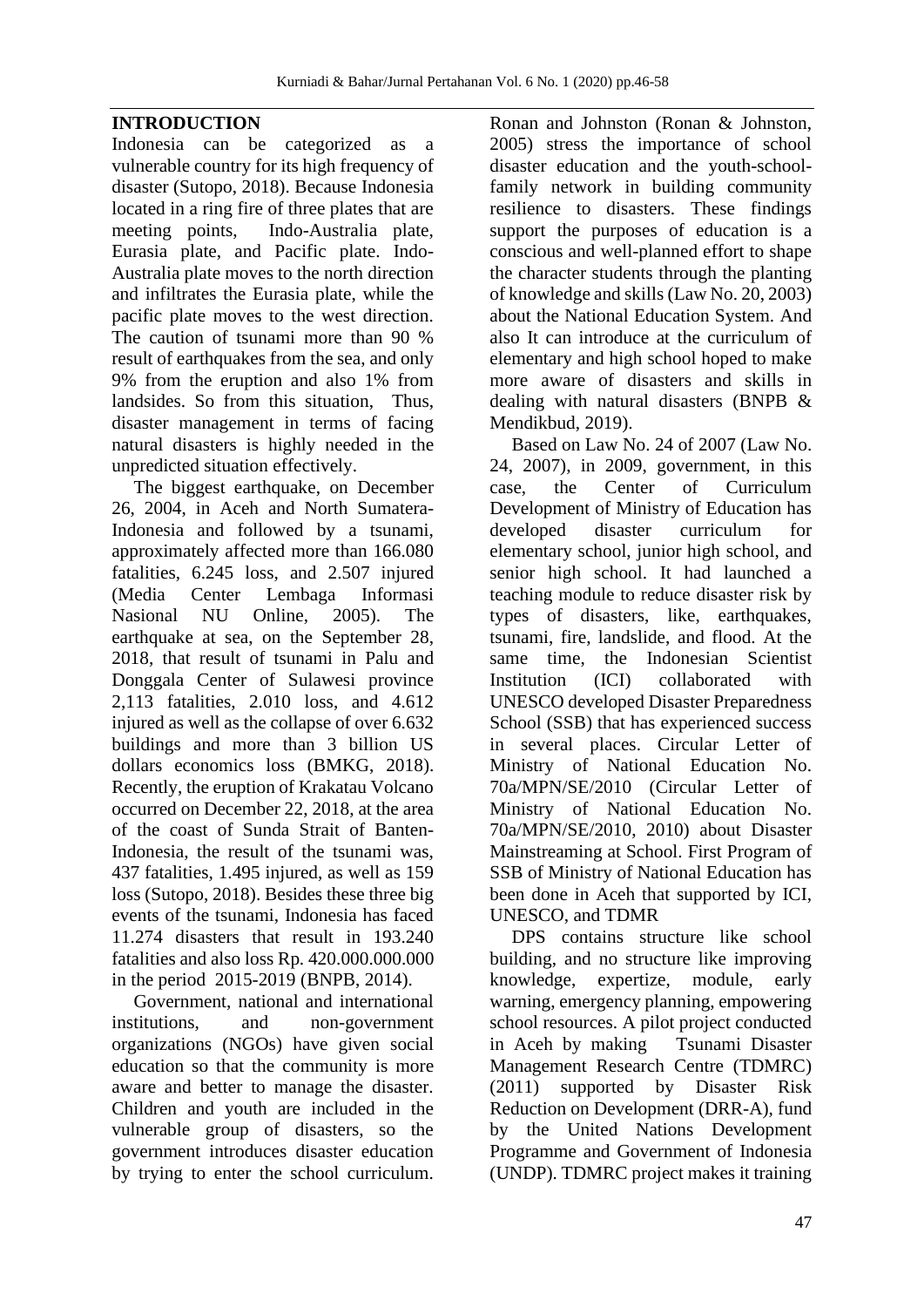to teachers and students that separated from the time of school lessons. But on the fact, the knowledge of disaster risk reduction does not include educational curriculum yet in Indonesia (Ministry of Education and Culture, 2014). Even though there are 113 countries on the world that have applied disaster mitigation education by in elementary and high school, likes on Bangladesh, Iran, India, Mongolia, Filipina, Turkey, dan Tonga (UNCRD, 2009).

According to the Rule of Education and Culture Ministry No. 62 of 2014 (Ministry of Education and Culture, 2014), disaster mitigation education is an essential requirement that students need to reduce the impact of natural disasters both now and in the future. Disaster mitigation education can be inserted into several subjects. Besides, disaster education is also into extracurricular activities that exist in schools. So with these strategies can have a positive impact on the development of ready-made characters of students. But, currently, disaster education matter is still little studied in schools in Indonesia. Although students have been taught some ways to cope with natural disasters, they are still lacking (Rizaldy, 2018).

This condition confirmed by Perwira (Yanuardi., 2015) showed several factors that inhibit the effectiveness of the programs were time limitations in the socialization process so that the level of understanding previous of teachers and students about the disaster risk reduction and disaster management were less, and the lack of supporting facilities for creating secure conditions in the elementary school Bangunrejo 1 and 2, Yogyakarta. Findings of Prasetya (Prasetya, I, 2018), showed that teachers in State Vocational High School of 1, Seyegan got inhibitions about how to make learning design, how to make a student more active, and how to make assessment indicators. Finally, Rizaldy (Rizaldy, 2018) got inhibition about the absence of special subjects to study natural disasters, less learning time and lack of disaster simulations taught in schools.

So, from the previous explanation clearly that the executing of the DPS Program is not successful yet and encountered many planning curricula, conducting of process, and also on assessment. Therefore, the opportunity to develop curriculum disaster education in elementary and high school is a need that is not separated from disaster management. Therefore, this study aims to analyze the cause of the inhibition to develop the DPS Program and a strategy to solve the problem of the curriculum of the DPS Program.

# **METHODS**

This study used a literature review approach and the method of this study used qualitative with designed descriptive and using data analysis of Miles and Hubermen concepts (Matthew B. Miles, 2014). This qualitative method hoped able to meet information and data deeply and widely about DPS Program in Indonesia so that it can catch the meaning of this phenomenon in form description of words and scientific context (Lexy, 2007).

The sources of data in this study obtained via the internet in the form of the results of an online library of local, national, and international levels, related journal comprehensive reports from the year 2000 up to April 2019, and also from books and related regulations. The qualified or criterion meet article were selected systematically. The keywords were used to obtain those articles including disaster management, curriculum DPS program, and laws related to the purpose of this study.

Data analyze used Mile and Hubermen (Matthew B. Miles, 2014) that consist of 1) collecting data from documentation study; 2) data condensation with choose, clarify, abstraction and simplify to get themes, categories and focus at the important data; 3) data display in form of a brief description, correlation among categories, and combine the data into meaningful; 4) conclusion drawing/ verifying that become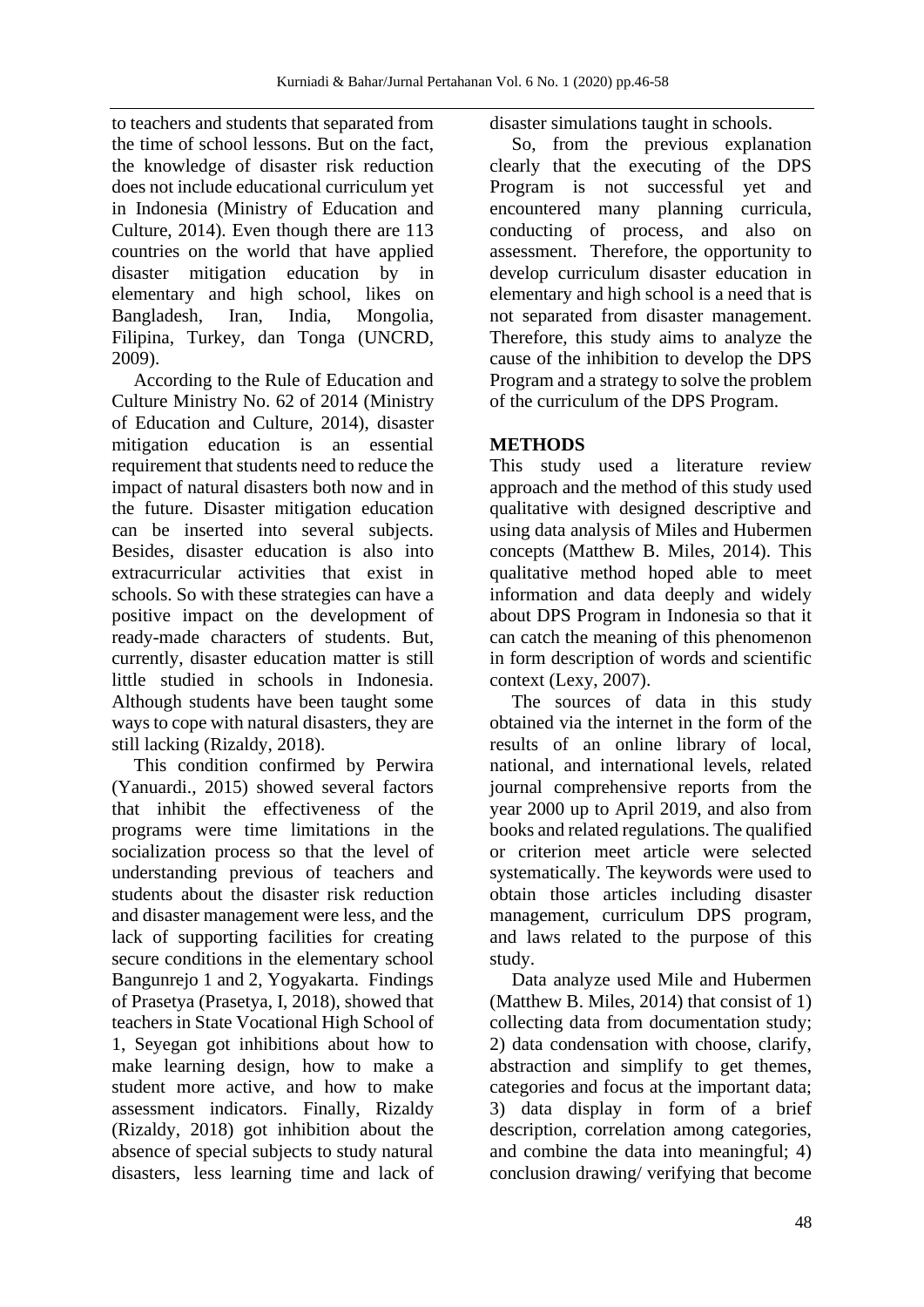new findings or clarify the phenomena so that become a problem solution.

# **RESULT AND DISCUSSION**

# **The Cause of Inhibition to Develop the DPS Program.**

The rule of Disaster Management National Agency (DMNA) Chief No. 4 of 2012 (BNPB, 2012) about The Guidelines of Applying for Disaster Preparedness School (DPS) Program. This rule aims to develop culture disaster preparedness and safety in school and develop resilience in facing disaster for whole school citizens. DPS Program is a collaboration program between DMNA and MNC to introduce disaster management in the student of elementary and high school since 2013. DPS program in 2013 based on disaster curriculum and training in a school that has a high risk of disaster. Before deciding the curriculum, it needed to make curriculum mapping. Technically, it can explore the primary elements of curriculum: what is taught; how instruction occurs; and, when instruction is delivered (Rubicon, 2013). Besides that, it needed to determine indicators to assess the running of the DPS Program.

According to Budiani (2009), there are four indicators to assess schools that applied SSB:

- a) program target like on curriculum or subject or matter of learning, exact people, time, learning method and media, focus on student-centered;
- b) program of socialization like on facilities supporting, stakeholder participation (student, parents, school education staff, local government, communities, collaboration, and coordination;
- c) program goal like on the achievement of cognitive (knowledge), affective (attitude, psychomotor (skill);
- d) monitoring program like assessment indicator, document form, files, next action.

The factors that inhibit the effectiveness of the Disaster Preparedness School program:

- 1. the absence of special subjects, and less of time's learning (Rizaldy, 2018);
- 2. less of student-centered, and less of correct assessment (Prasetya, I, 2018);
- 3. not exactly media, less of collaborative with their parents (Indriasari, 2018);
- 4. students and teachers as target program did not comprehend the subject matter of risk reduction and disaster prevention, less of time to socialization, less of the material of program socialization, fewer facilities, less of achievement of the affective and psychomotor aspect of the student, and incomplete assessment form (Yanuardi., 2015);
- 5. less active of Local Disaster Management Agency (LDMA) (Hapsari, 2015).

#### **The Strategy to Solve the Problem of the Curriculum of the DPS Program.**

According to Budiani (Budiani, 2009), there are four indicators to assess schools that applied for the DPS program:

1. Program Target

a. Curriculum

According to Law No. 20 of 2003 (Law No. 20, 2003), Education means conscious and well-planned effort in creating a learning environment and learning process so that learners will be able to develop their full potential for acquiring spiritual and religious strengths, develop self-control, personality, intelligence, morals, and noble character and skills that one needs for him/herself, for the community, for the nation, and the State. To achieve the goal of national education, needed a curriculum. A Curriculum is a tool for educators and learners within the learning and teaching process. The curriculum must be referred to as Pancasila and the 1945 constitution and also the challenging and the development of times.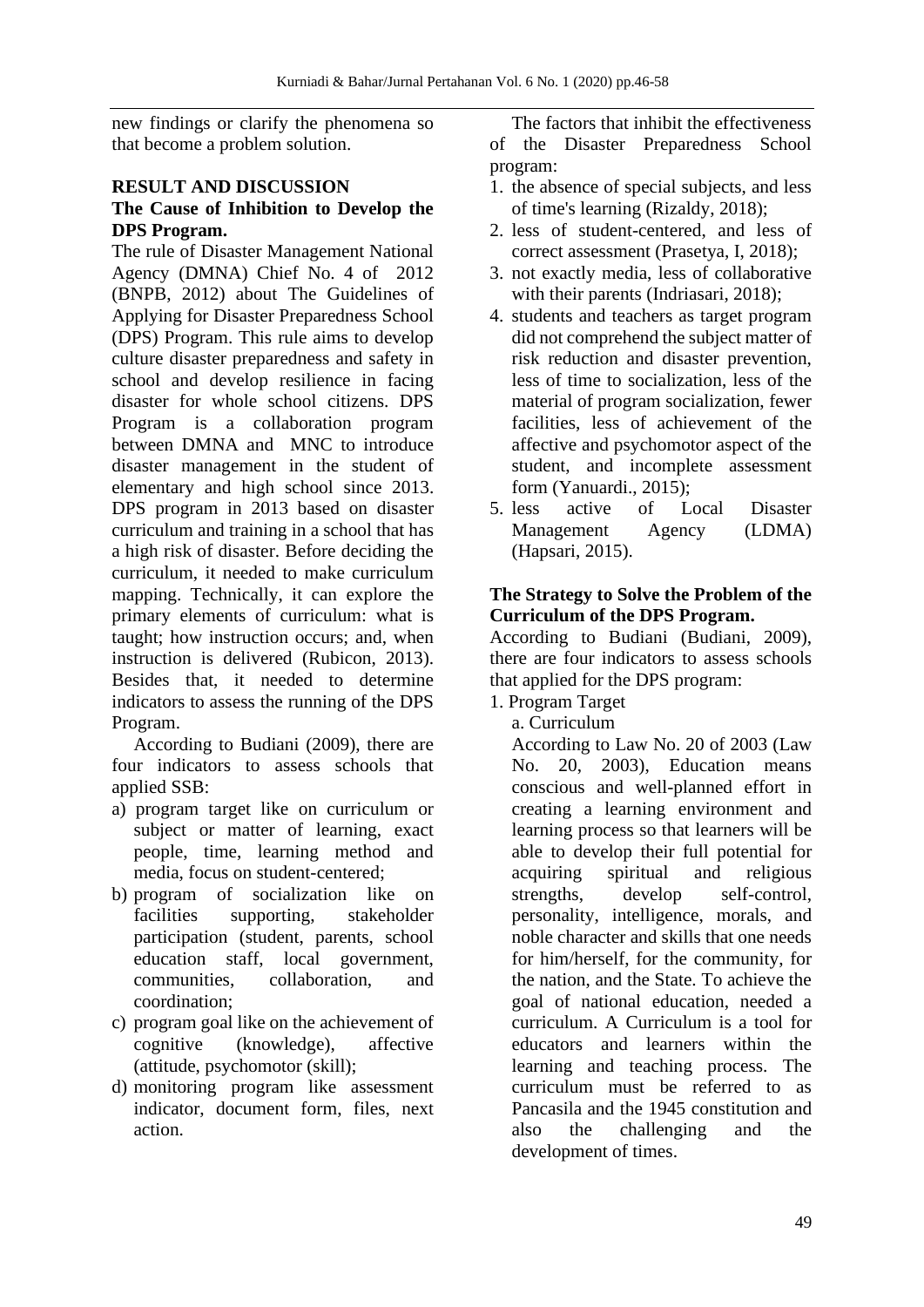Curriculum directed the student to be independent more and educators to be more active in learning and teaching. The curriculum educates the student to have good character. It is hoped it could be a comprehension of subject matter, active in discussion, and able to a presentation, have high politeness and discipline. Finally, educators must facilitate the process of learning and teaching to be student-centered. Then, recently curriculum in elementary and high school must be designed by the development of an environment that contains mitigation and management disaster (Ministry of Education and Culture, 2012). So, the curriculum participates in developing national interest and also local interest to establish society and nation and state's live.

The last statement corresponds to The National Strategy for Disaster Resilience (Council of Australian Governments, 2011) that focuses on the common characteristics of disasterresilient communities, individuals and organizations. They have characteristics are functioning well while under stress, successful adaptation, self-reliance, and social capacity. The incident of the disaster looks like to happens again and maybe continues. So, it is very important to embed the knowledge about the disaster and reduce risk as early as possible to childhood and youth, and also how to face disaster when coming (Sunarto, 2012).

Kriewaldt et al. (Kriewaldt et al., 2003), found that disaster education 'applied in years 5-6 and more comprehensively addressed in years 7- 10 in across state and territory curriculums in Australian. The development of the Australian Curriculum by 2016 on Educational Goals for Young Australians (the Curriculum by 2016 that has been overseen by the Australian Curriculum, Assessment and Reporting Authority (ACARA). It is hoped that Australian schools will be implementing all learning across Australia. So that teachers and students can identify through teaching programs and education resources relevant to building disaster resilience as guided by the National Strategy for Disaster Resilience.

One of the essential things in prepared school is the subject matter. According to Law No. 24 of 2007 (Law No. 24, 2007), defined mitigation is a series of efforts to reduce disaster risk by physical development as well as by awareness and improve how to face disaster threatening. Mitigation can expose about the type of disaster, signs of disaster, disaster impact, reducing risk disaster, and vulnerability of disaster. Implementation of disaster subject matter can be done by insertion disaster subject matter to a certain subject; and extracurricular activities (Ministry of Education and Culture, 2014).

- Insertion disaster subject matter to a certain subject like Geography, Sociology, History, Indonesia Language, and local curriculum:
	- Geography subject directed students to comprehend that Indonesia stands on Pacific Ring of Fire: Indo-Australia on the south side, Eurasia on the north side, and Pasifik on the east side. This geographic make it Indonesia become vulnerable to the disaster of volcanoes eruption, earthquake, and tsunami, but on the other side, become fertile area and also rich in biodiversity, and also taught how to face disaster with theoretically and practically.
	- Sociology subject directed students to comprehend the culture of society like about disaster view and how to face the result of disaster toward effect with local wisdom. Maybe a local society assumes that eruption disaster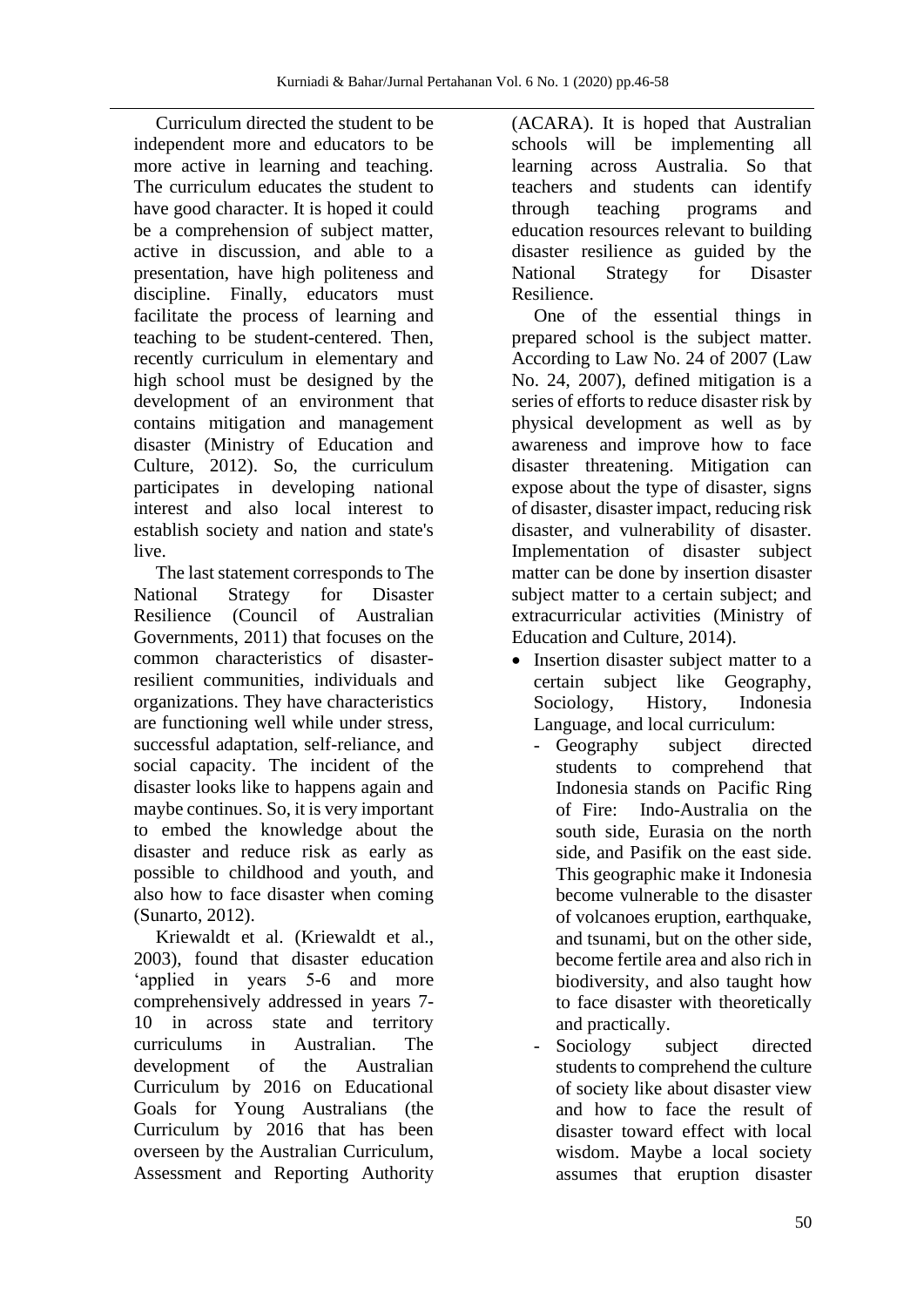mystically because of the angry of volcanoes safeguard. From this case, students taught how to make it local society comprehend the exact cause of the disaster and involve local wisdom to handle the bad effect of disaster.

- Indonesia Language subject directed students about the cause of the disaster, signs of disaster and background of disaster by storytelling that students are easy to know and comprehend the values of disaster.
- History subject directed students to comprehend disaster about start when of disaster in Indonesia, from the series from the ancestor and the archipelago's royal period until now, and how did they reduce and manage disaster each. Student-directed to identify the differentiation and the similarity of how to handle the disaster.
- Local curriculum depends on the characteristic of school or local wisdom. For example, Java language contains with wayang performance, visit volcanoes of Merapi mountain to reforestation, making traditional handicraft that contains disaster reduce risk and et cetera.
- Extracurricular

Extracurricular activities can be used to facilitate the talents and interests of the student beyond academic ability like sport, scout, arts, crafts, and others. Another extracurricular can be chosen was training disaster mitigation simulation. Training started by theory and simulation in the classroom and then be practiced in the field with disaster equipment. Training in schools can involve local government and Local Disaster Management Agency (LDMA).

The important finding was that the effect of the implementation of the curriculum-based disaster proven to

be able to the school children's preparedness behavior by visiting disaster education programs and disaster emergency facilities at schools (Adiyoso, W., dan Kanegae, 2013). Siregar (Siregar, 2017) found that the insertion curriculum of disaster mitigation in Aceh's school, especially in elementary and high school.

b. Method and Media of Learning

Hamzah & Nurdin (Hamzah, B., 2011), learning can use the TAIECA approach (Teaching by actively, innovatively, environment by creatively, and attractively ) for childhood. This approach was supported by Iskandar, Dadang, and Narsim (2015), that the learning method is the way that is used educators conduct their function and tools to reach the learning goal. So that's why the education target of preparedness can begin from elementary school or concrete operational phase according to Piaget (Suhardjo, 2015). Applying the exact learning method must fit with the subject goal and the age of the student. The simulation learning method has proven more effective to applied at age 7-11 years, because according to the cognitive development phase of Piaget (Santrock, 2012). At the phase, children need mental activities that focus on real objects and concrete. This phase is mentioned as the concrete operational phase. At this time, children did not focus on five sensory sources anymore. They began to get the differentiation information which is seen by eyes with the real. At this phase, children have very high curiosity and want to join the game with their close friend, that is easy to involve in many kinds of activities.

Widja (1989) learning media is everything that can be used as an aids to support the success of learning strategy and method to achieve the target of learning and teaching. So learning media can connect information from messenger to recipient (Rumampunk,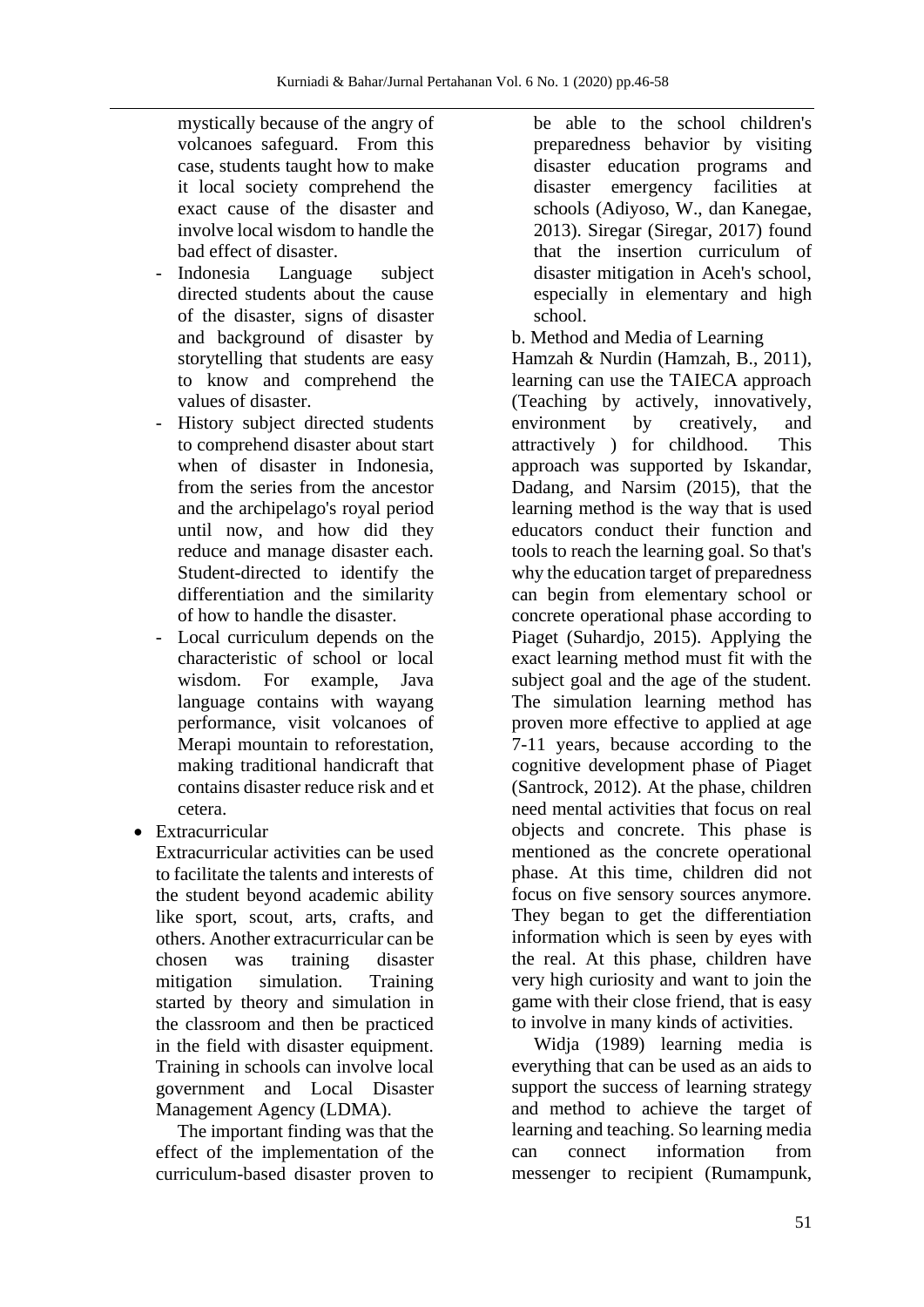1988). To success program of DPS needed good learning media that student is easy to receive knowledge and skill from educators. Several learning methods and media that have been a success in the frame of supporting DPS program are:

• Simulation.

Steward & Wan (Steward & Wan, 2007) simulation method in disaster management can assess the preparedness of someone to face disaster. Other findings showed that simulation methods that use games could result in disaster preparedness better than didn't use the simulation method (Olson, Scheller, Larson, Lindeke, & Edwardson, 2010). The simulation method can use an artificial tool to comprehend concepts, principles, or skills. The simulation also can use role-play to create actual incidents or future incidents. Simulation with role play is a safety game for children and youth, and it can be done by drama. The dramatic form gives chance youth and children to interpret and act out and experience directly what something has happened. Finally, children will show the improvement of social skills and speaking skills (Siska, 2011). According to Dale (Dale, 1963), the combination of drama and simulation with real experience will achieve 90% of learning.

• Audio-Visual.

The student must be stimulated to be interested in media (Degeng, 1989). Method of learning that active and creative is applying CD or VCD. CD contains a matter of disasters like slide PowerPoint and disaster video. Finding of Suprapto, et al (Wasis et al., 2011) showed that the use of CD or DVD could improve the knowledge (cognitive, affective, and psychomotor) of the students.

According to Dale (Dale, 1963), the combination of drama and simulation with real experience will achieve 30% of learning.

American Academy of Pediatrics (American Academy of Pediatrics, 2008) said that one of the critical aspects in the frame of facing disaster at school is the comprehension of parents about the emergency plan, the reunification process, and make use of communication's tool like TV, radio, and HP as preparedness strategy of disaster management. Therefore, good communication between school and parents must be established.

The use of media aims to clarify the message that not too verbalizes. Media must fit goals and people target. According to Wasis et al. (2011) proved that with using CD media could improve the knowledge of the students of SMPN 2 Sanden. Because CD was one of the ways to provide students with the knowledge of how to carry out mitigation earlier through an active, innovative, and fun study.

• Song

There are several regents and municipal in Indonesia that have a traditional song like Potong Bebek from Java, Nandong Smong from Aceh and other provinces. According to Suhardjo (2015), the teaching of the local song is a moral message and warn when disaster will happen and how to handle it. Maulana et al. (2018) showed that the Nandong Smong song could improve students in Aceh to aware and ready for mitigation disaster especially disaster preparedness be better than others.

• Storytelling

Storytelling media that be done by Bustan (2016) showed that students comprehended the material of mitigation and emergency disaster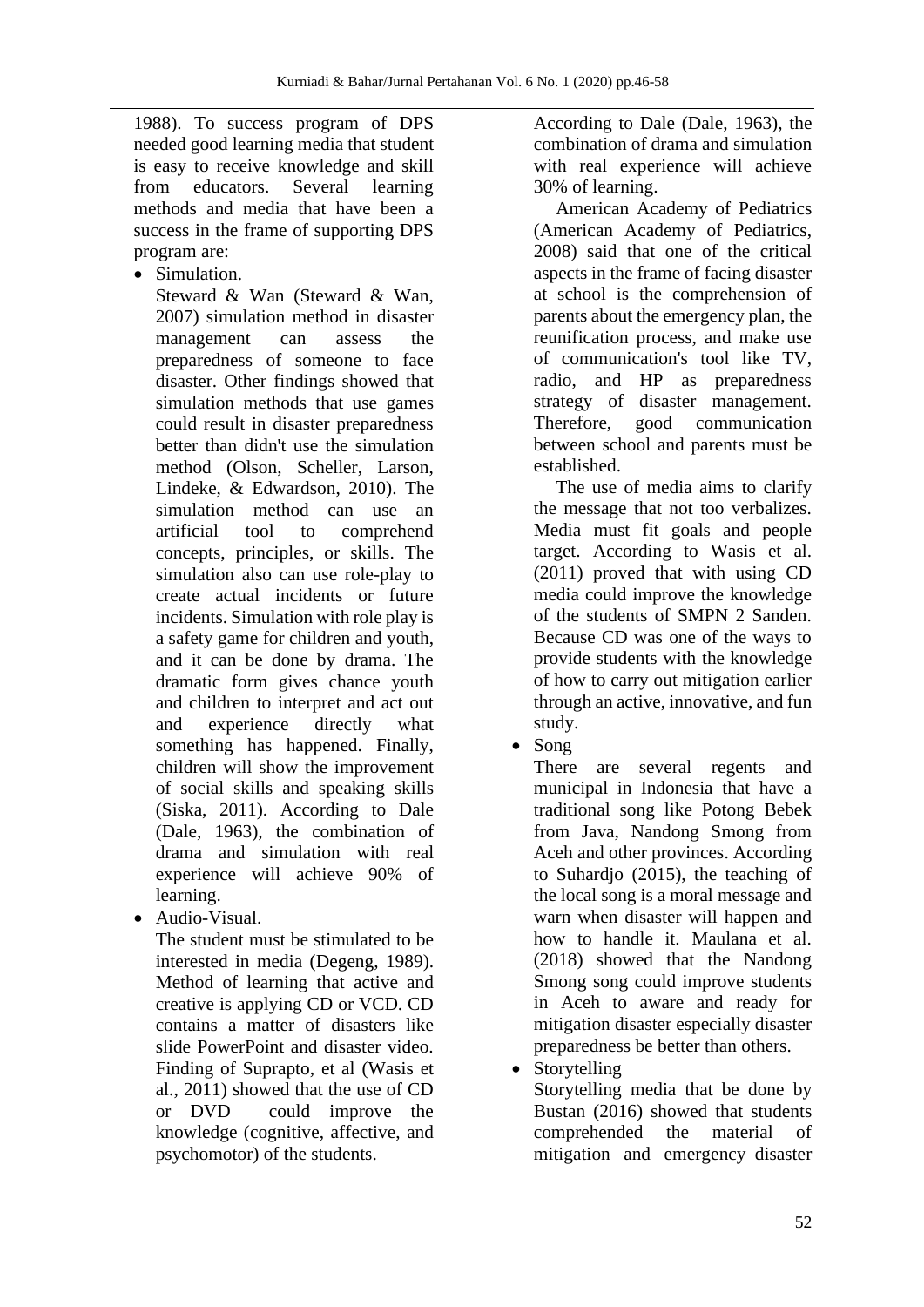aids well.

• Training

According to Business Dictionary (2019), training is organized activity aimed at imparting information and or instructions to improve the recipient's performance or to help him or her attain a required level of knowledge or skill. Zalukhu (2013) Found that training of the DPS program with the use theory and roleplay in class and recruit exact people proved able to improve the capacity of preparedness and disaster emergency response to a member of NGO after participating the LEARN II Project. Maulana et al. (Maulana et al., 2018) by trained Nandong Smong song could improve students in Aceh to aware and ready to mitigate disaster especially disaster preparedness be better than others.

2. Socialization Program

One socialization program that more effective is participation parents and societies and school staff involved directly on the DPS Program. According to Handayani (2006), anticipation is the involvement of people voluntarily without pressure and far away from the government's influence. Teachers and students play an important role in raising public awareness, spreading correct knowledge about the disaster and promoting behavioral preparedness on the disaster in the wider community rather than limited in school. It is important to give society's awareness and equalize perception and ready to face coming disasters. Paton (2003) stated that critical awareness determines societies' preparedness facing disaster. Besides that, there is a relation between common awareness and disaster preparedness.

School's leader invites stakeholders that pay attention to DPS Program like local government, local legislative, volunteer that related to the educational world, and public figure. The

involvement of the whole stakeholder aimed to get supporting that the DPS program can be executed as long as possible. Because higher risk perception of societies is higher of the motivation of societies to taking disaster preparedness (Ronan & Johnston, 2005). Shaw (Shaw, R., Shiwaku, K. & Takeechi, 2011) found the school that has a disaster preparedness program gave more contribution to developing knowledge and good perception from earthquake disasters, especially disaster preparedness to school netizens and surrounding communities.

3. Program Goal

Program goal aims to reach the top performance of cognitive, affective, and psychomotor. By combining several methods and media of learning. Training would become effective, if they have a procedural emergency condition, making evacuation pathways mapping, evacuation pathways, gathering points, early warning tools, and assessments of training results. For training, every school must have built that near office and have evacuation mapping pathways, evacuation beacon, early warning by *kentongan* (communication equipment made of bamboo or teak tree that use to call prayer, danger signals like theft and disaster) arrows to close to evacuation pathways, and gathering point (Burhan, 2016).

4. Monitoring

Monitoring is a process for gathering data routinely and assess the improving an ongoing program. SSB Program must be monitored to know the success and the inhibition factors. Like the successful of DRR-A Project 2009-2012 had given a significant contribution to Regional Disaster Management Agency (RDMA) and the Disaster Risk Reduction Forum (DRR Forum), implementing the Community Based Disaster Risk Reduction (PRBBK) Program, improving the Tsunami Disaster Mitigation Research Center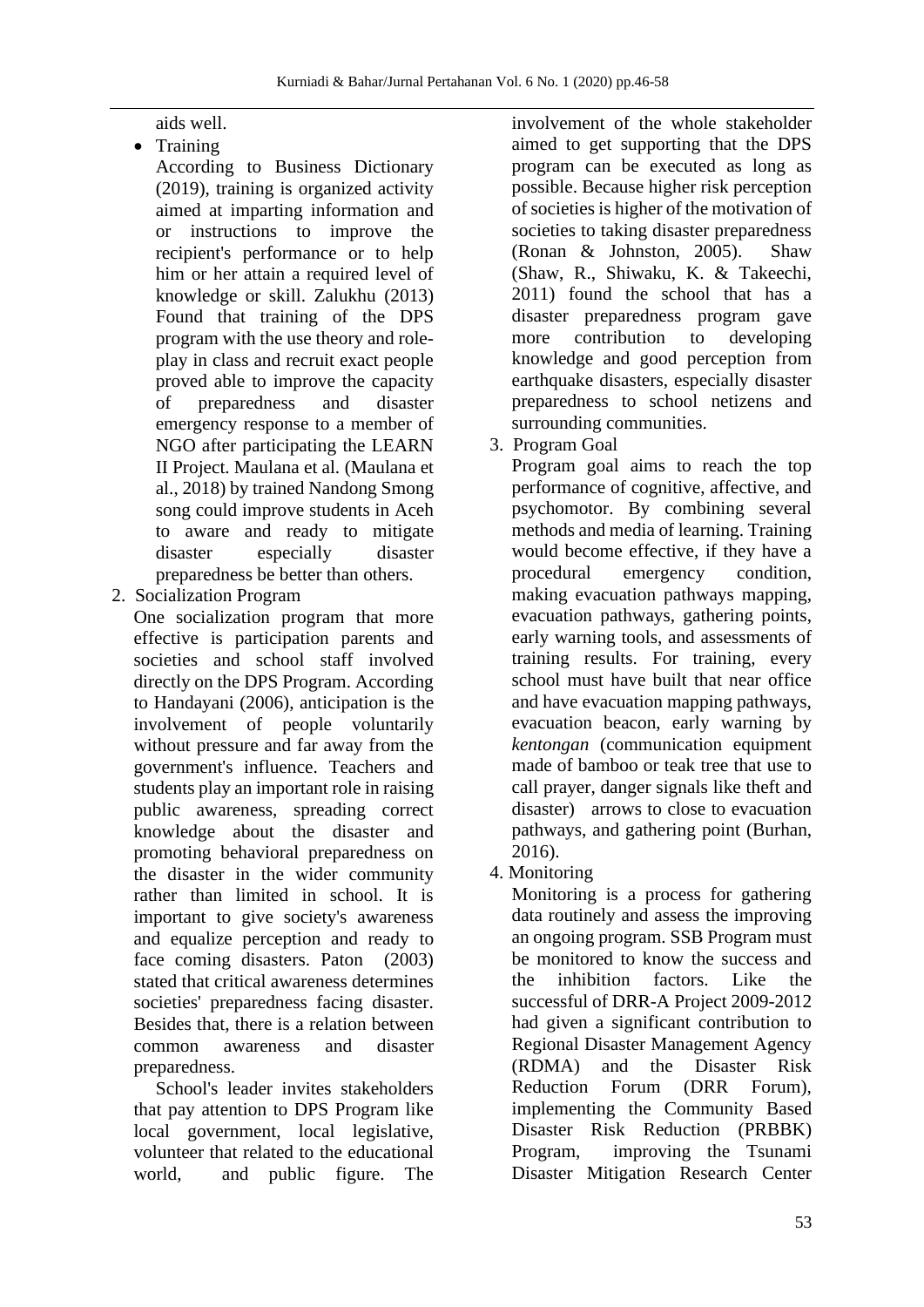(TDMRC), establishing a Master degree for disaster management program at Syiah Kuala University (UNSYIAH), the establishment of Public Awareness Coordination Committee (PACC), the establishment of Journalists of Aceh Disaster Cares Forum (ADCF), and integrating the comprehension of Understanding Disaster Risk Reduction to the school curriculum (Siregar, 2017).

But results from the study that were less satisfactory: (a) according to Hapsari (Hapsari, 2015) stated that if there was no good in monitoring and evaluation of DPS program, and there was no report to LDMA so that LDMA could not monitor and guide the continuation; (b) Perwira & Yanuardi (Yanuardi., 2015) found that elementary students were less ready to get DPS program (lack of program target), teacher lack of mastery the subject matter (lack of socialization program), lack of increase affective and psychomotor of students (lack of program goal), lack of school preparedness document and lack of effective assessment (lack of monitoring).

5. Strategy

The success of the DPS should do:

- a. Disaster mitigation education can be inserted into several subjects, and into extracurricular activities that exist in schools. These strategies can have a positive impact on the development of ready-made characters of students (Rizaldy, 2018);
- b. Involvement participation parents, local governments, and NGO, like that happened successfully in Aceh (Siregar, 2017);
- c. The conducting of DPS Program by good training should be:
	- DPS Program in that equipped with good monitoring like there was a comprehension of the matter of disaster mitigation and prevention, questionnaires,

interview documents, and observation documents completely (Burhan, 2016);

- Training must be conducted routinely and involve school citizens and communities surrounding communities (Burhan, 2016);
- Making a model that related to reduced risk disaster with using language that easy to understand, and delivery to participants informal and dynamic, so it can improve cognitive and affective and also psychomotor (program goal). Adding new subject matter that according to dominant knowledge, condition of psychiatric;
- The target of training chooses right people like a student, NGO, disaster volunteer, related institutions, because they face directly with disaster and close to communities so that easy to empower communities (program target);
- Timing setting must be right, for example, how many groups, how many times every year, and how many days must be conducted, how many waves, how many weeks, and making active coordination with local government (program target);
- The program goal must be settled with choosing a subject that related old and new disasters that were available in that area (monitoring program).

# **CONCLUSIONS AND RECOMMENDATION**

The conclusions of this study are:

1. The cause of inhibition includes four indicators like program target inexact, program of socialization less strength, program goal less power, monitoring program less document incomplete.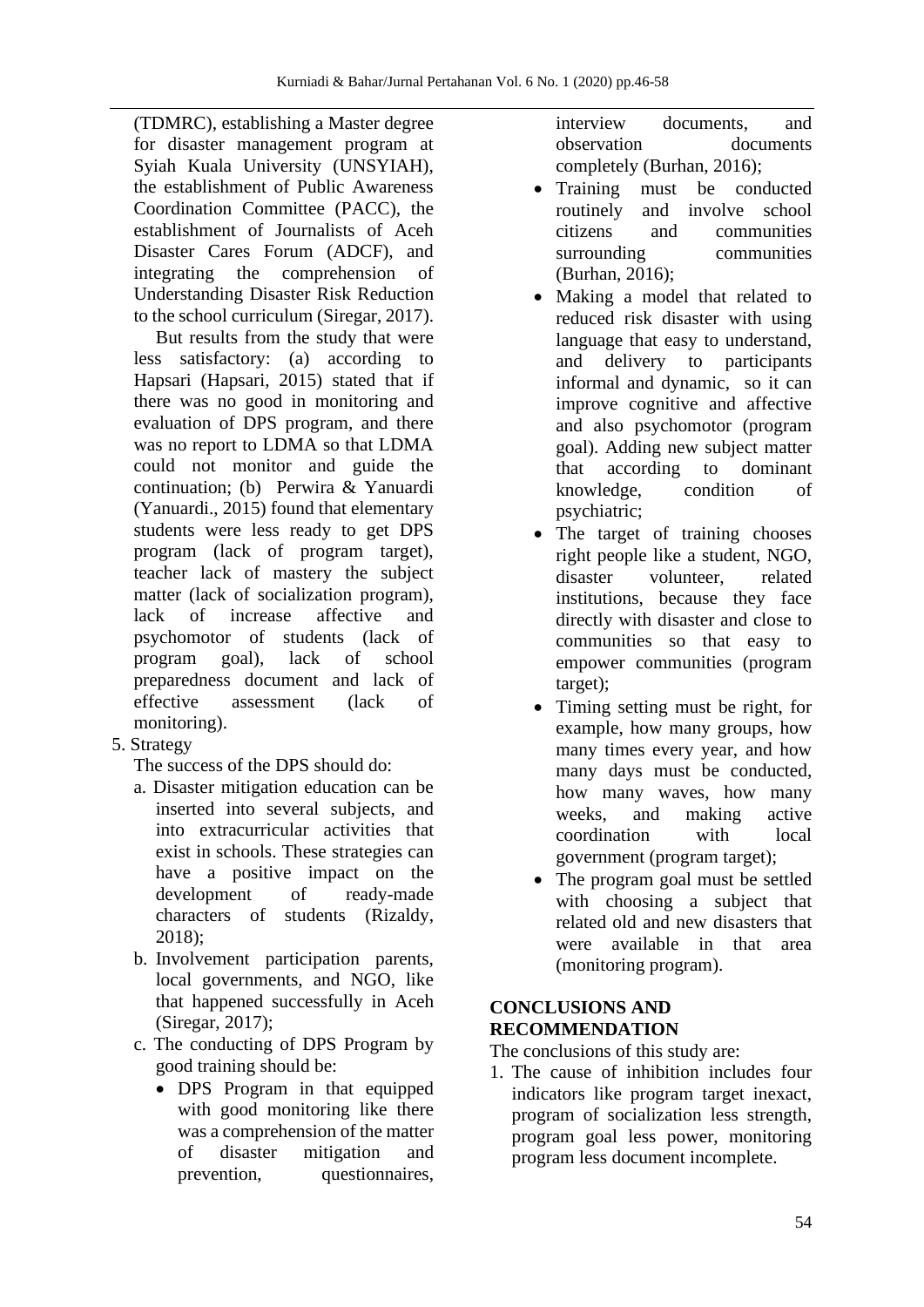- 2. The strategy to the development program of DPS much success if:
	- a. Disaster mitigation education can be inserted into several subjects, and into extracurricular activities that exist in schools.
	- b. Conducted DPS Program by proper training that has been done in several elementary and high schools.
		- Target to train must choose the right people.
		- The program goal must be set with changing the subject matter that related new disasters that are available in that area and subject matter flexible.
		- Making modules that related to reducing risk disaster by using language that easy to understand, and delivery to participants informal and dynamic so it can improve cognitive and affective and also psychomotor.
		- The timing setting must be right related to the goal and number of participants.
		- DPS Program in that equipped by proper monitoring like there was the comprehension of the matter of disaster mitigation and prevention, questionnaires, interview documents, and observation documents thoroughly.
		- Training must be conducted routinely and involve school citizens and communities in surrounding communities.
		- Training must be conducted routinely and systematically.
		- Involve the whole stakeholders like school citizens, parents, surrounding communities, local governments, and NGOs.

Therefore, this study recommends that the Ministry of Education and Culture have to commit to issue the rule that obligates to form disaster preparedness school with apply mitigation disaster curriculum for elementary and high school for the region that happened disaster or potency to disaster occurs.

# **REFERENCES**

- Adiyoso, W., dan Kanegae, H. (2013). Efektifitas Dampak Penerapan Pendidikan Kebencanaan di Sekolah terhadap Kesiapsiagaan Siswa Menghadapi Bencana Tsunami di Aceh, Indonesia. Retrieved June 27, 2019, from http://perpustakaan.bappenas.go.id/l ontar/file?file=digital/131078- ⦋Konten]-Efektifitas dampak penerapan pendidikan kebencanaan.pdf
- American Academy of Pediatrics. (2008). Disaster Planning for Schools. Retrieved June 6, 2019, from https://pediatrics.aappublications.org /content/122/4/895
- BMKG. (2018). Jumlah Korban Tsunami Palu. Retrieved January 1, 2019, from https://nasional.tempo.co/read/11384 00/jumlah-korban-tewas-terkinigempa-dan-tsunami-palu-2-113 orang
- BNPB. The Guidelines of Reduction Risk Disaster Based on Community (2012). Jakarta, Jakarta.
- BNPB. (2014). Rencana Nasional Penanggulangan Bencana 2015- 2019. *Rencana Nasional Penanggulangan Bencana 2015- 2019 RINGKASAN*.
- BNPB & Mendikbud. (2019). *Jangan Panik!: Beragam Cerita Praktik Baik Kebancanaan*. Jakarta: BNPB & Mendikbud.
- Budiani, N. W. (2009). Efektivitas Program Penanggulangan Pengangguran Karang Taruna "Eka Taruna Bhakti" Desa Sumerta Kelod Kecamatan Denpasar Timur Kota Denpasar. *INPUT: Jurnal Ekonomi Dan Sosial*, *2*(1).
- Bustan, R. (2016). Pemahaman tentang Manajemen Bencana pada Sisa SDN Sempur Kaler Kota Bogor Sebagai Sekolah Aman dari Bencana. In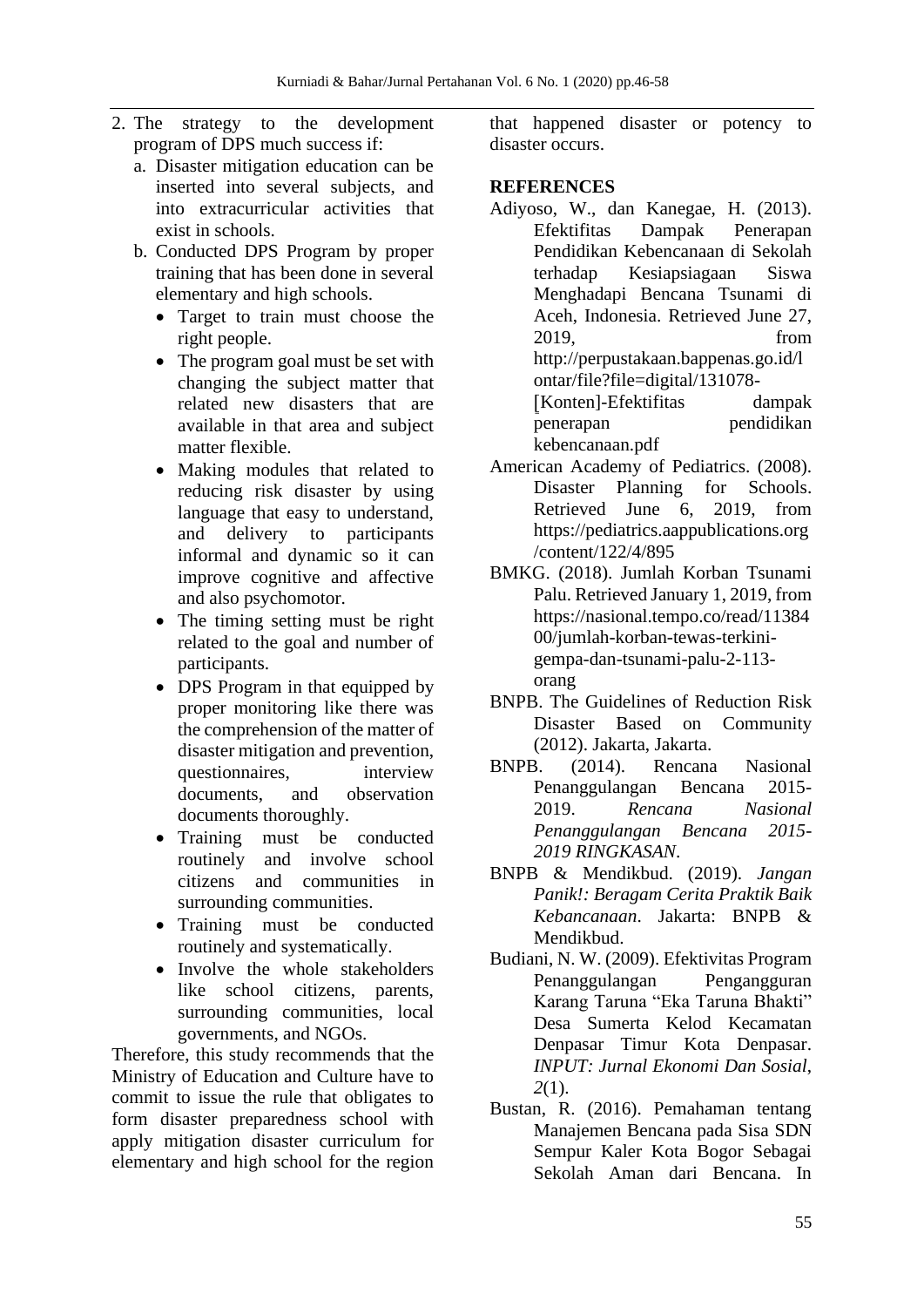*Prosiding PIT Ke-5 Riset Kebencanaan IABI dan Universitas Andalas*. Padang.

- Circular Letter of Ministry of National Education No. 70a/MPN/SE/2010. Disaster Mainstreaming at School (2010). Indonesia.
- Council of Australian Governments. (2011). National Strategy for Disaster Resilience: Building our nation's resilience to disaster, Australian Government. Retrieved June 21, 2019, from http://australianbusinessrountable.co m.au/assets/documents/White Paper Section/DAE Roundtable Paper June 2013.pdf.
- Dale, E. (1963). Cone of Learning ( Audio-Visual Methods in Teaching. Holt, Rinehart, and Winston, 1963). Retrieved January 1, 2019, from https://www.researchgate.net/figure/ Cone-of-Learning-Adapted-from-Edgar-Dale-Audio-Visual-Methodsin-Teaching-Holt\_fig1\_318634488.
- Degeng, N. S. (1989). *Ilmu Pengajaran Taxonomi Variabel*. Jakarta: Depdikbud.
- Hamzah, B., & N. (2011). *Belajar dengan Pendekatan PAILKEM*. Jakarta: PT Bumi Aksara Faridah.
- Handayani, S. (2006). *Perlibatan Masyarakat Marginal Dalam Perencanaan dan Penganggaran Partisipasi*. Surakarta: Kompip Solo.
- Hapsari, Y. D. (2015). Analisis Strukturasi Giddens dalam Program Sekolah Siaga Bencana (SSB) di di SMAN 1 Karanganom. Retrieved June 27, 2019, from https://eprints.uns.ac.id/43098/1/K84 14060\_abstrak.pdf.
- Indriasari, F. N. (2018). Pengaruh Pemberian Metode Simulasi Siaga Bencana Gempa Bumi terhadap Kesiapsiagaan Anak di Yogyakarta. *Jurnal Keperawatan Soedirman*. https://doi.org/10.20884/1.jks.2016.1 1.3.700
- Kriewaldt, J., Butler, D., Doyle, D.,

Freeman, J., Hutchinson, N. Parkinson, S., Terry, E., & Boscato, M. (2003). Curriculum Overview of hazard education in Australia. *The Geograpy Bulletin*.

- Law No. 20. National Education System (2003). Indonesia.
- Law No. 24. Disaster Management (2007). Indonesia.
- Lexy, M. (2007). *Metode Penelitian Kualitatif*. Bandung: Alfabeta.
- Matthew B. Miles, M. H. (2014). *Qualitative Data Analysis: An expanded Sourcebook 2nd Edition*. *SAGE*.
- Maulana, I., Raswita, L, Karlina, S., Zahratunnisa, Al Mukarram, M. H., Oktari, R. S. (2018). *PASMINA: Arts-Based Tsunami Education with an Islamic Theme Adopted from Nandong Smong*. Bogor: PIT Kebencanaan ke-6 Unhan.
- Media Center Lembaga Informasi Nasional NU Online. (2005). Jumlah korban tewas akibat gempa dan tsunami di aceh dan sumut. Retrieved from https://www.nu.or.id/post/read/2650/ jumlah-korban-tewas-akibat-gempadan- tsunami-di-aceh-dan-sumutmencapai-166080-orang
- Ministry of Education and Culture. (2012). *Curriculum Document*. Jakarta: Ministry of Education and Culture.
- Ministry of Education and Culture. Disaster Mitigation Education (2014). Indonesia.
- Olson, D. K., Scheller, A., Larson, S., Lindeke, L., & Edwardson, S. (2010). Using gaming simulation to evaluate bioterrorism and emergency readiness education. *Public Health Reports*. https://doi.org/10.1177/0033354910 12500316
- Paton, D. (2003). Disaster preparedness: A social-cognitive perspective. *Disaster Prevention and Management: An International Journal*. https://doi.org/10.1108/0965356031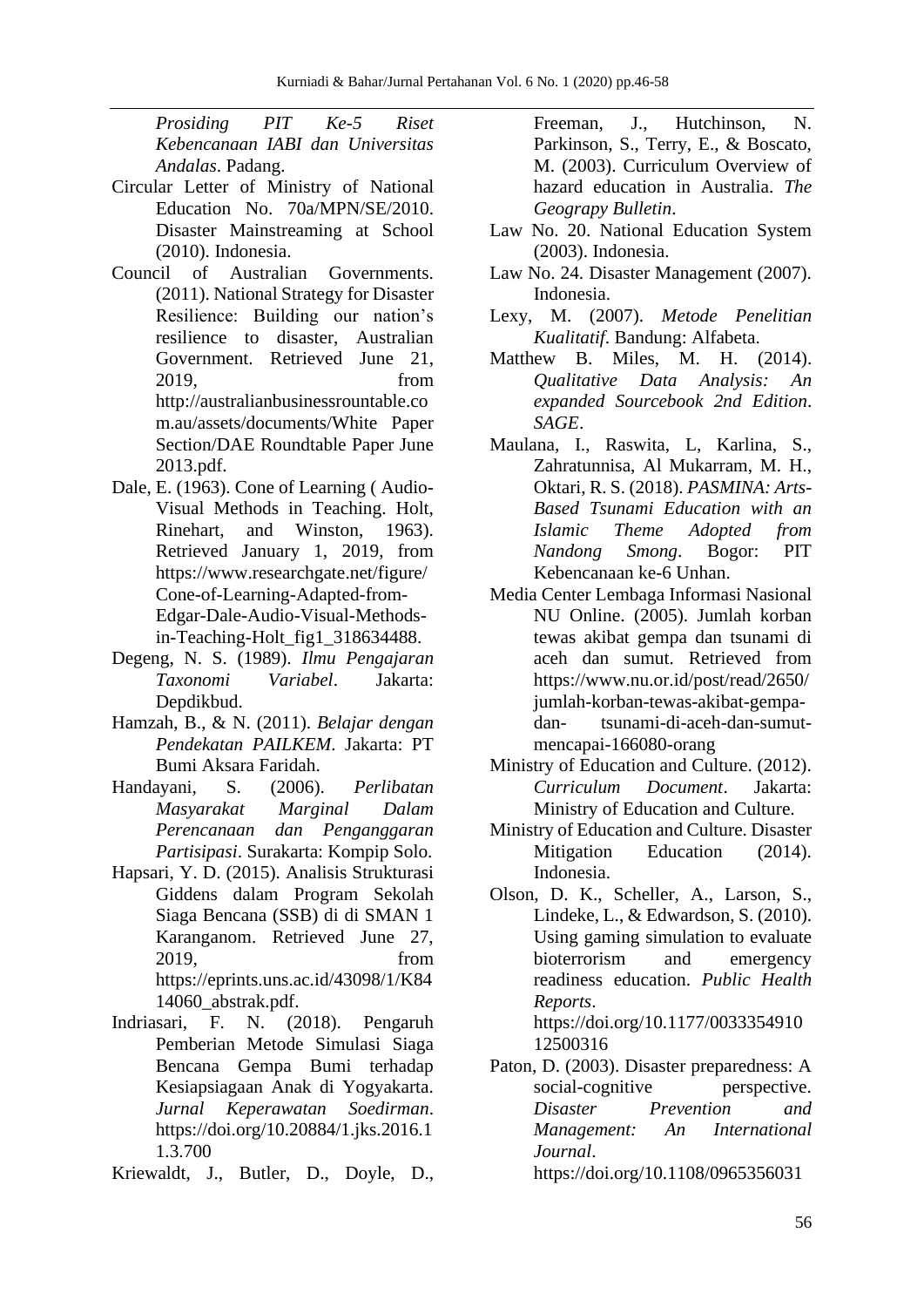## 0480686

Prasetya, I, N. (2018). Hambatan-Hambatan Pelaksanaan Kurikulum 2013 di SMK Negeri 1 Seyegan Yogyakarta. Retrieved June 27, 2019, from https://eprints.unny.ac.id/4299/1/Iva

n Prasetys N. 16.pdf

- Rizaldy, D. (2018). Implementasi Pendidikan Mitigasi Bencana di Sekolah-Sekolah di Indonesia Sebagai Upaya Pembentukan Karakter Siswa Siap Siaga. Padang: Universitas Andalas Padang.
- Ronan, K. R., & Johnston, D. M. (2005). *Promoting community resilience in disasters: The role for schools, youth, and families*. *Promoting Community Resilience in Disasters: The Role for Schools, Youth, and Families*. https://doi.org/10.1007/b102725
- Rubicon, A. (2013). Curriculum Mapping. Retrieved June 27, 2019, from www.rubican.com
- Rumampunk, D. B. (1988). *Media Instruksional IPS*. Jakarta: Depdikbud.
- Santrock, J. W. (2012). *Life-Span Development* (13 Jilid 1). Jakarta: Erlangga.
- Shaw, R., Shiwaku, K. & Takeechi, Y. (2011). *Disaster Education*. Bingley: Emerald.
- Siregar, N. (2017). Implementasi Making Aceh Safer Trough Disaster Risk Reduction in Development (DRR-A) Project by United Nations Development Programme (UNDP) in Frame of Risk Reduction Disaster in Aceh 2009-2012. *E-Journal Ilmu Hubungan Internasional*, *5*(3), 775– 788.
- Siska, Y. (2011). Penerapan Metode Bermain Peran (Role Playing) dalam Meningkatkan Keterampilan Sosial dan Keterampilan Berbicara Anak Usia Dini (Penelitian Tindakan Kelas di Kelas B Taman Kanak-kanak Al-Kautsar Bandarlampung Tahun Ajaran 2010-2011). Retrieved from

http://jurnal.upi.edu/penelitianpendidikan/view/665/penerapanmetode-bermain-peran--roleplaying-dalam-meningkatkanketerampilan-sosialdan- keterampilan-berbicara-anak-usiadini-penelitian-tindakan-kelas-di- kelas-b-taman-kanak-kanak-alkautsarbandarlamp

- Steward, D., & Wan, T. T. H. (2007). The role of simulation and modeling in disaster management. *Journal of Medical Systems*. https://doi.org/10.1007/s10916-006- 9047-7
- Suhardjo, D. (2015, May 7). Arti Penting Pendidikan Mitigasi Bencana dalam Mengurangi Resiko Bencana. https://doi.org/10.21831/cp.v0i2.422 6
- Sunarto, N. (2012). Edukasi Penanggulangan Bencana Lewat Sekolah. Retrieved June 25, 2019, from

http://bpbd.banjarkab.go.id/?p=75.

- Sutopo, Y. (2018). Korban Tewas Tsunami Selat Sunda. Retrieved January 1, 2019, from https://www.cnbcindonesia.com/new s/20181226140916-4-48007/updatebnpb-korban-tewas-tsunami-selatsunda-430-orang
- UNCRD. (2009). Mengurangi Kerentanan Anakanak Sekolah terhadap Bahaya Gempa Bumi. Retrieved June 27, 2019, from http://www.hyogo.uncrd.or.jp/public ation/pdf/ Report/SESI Outcome/SESI Outcome Bahasa Indonesia fi nal.pdf.
- Wasis Suprapto, Wahyu Yogi Aprilianto, dan S. N. (2011). Penerapan Program Pembelajaran Mitigasi Bencana bagi Siswa SMP (Studi Kasus di SMPN 2 Sanden). *Pelita - Jurnal Penelitian Mahasiswa UNY*, *6*(2). Retrieved from

https://journal.uny.ac.id/index.php/p elita/article/view/4277

Widja, I. G. (1989). *Dasar-Dasar*